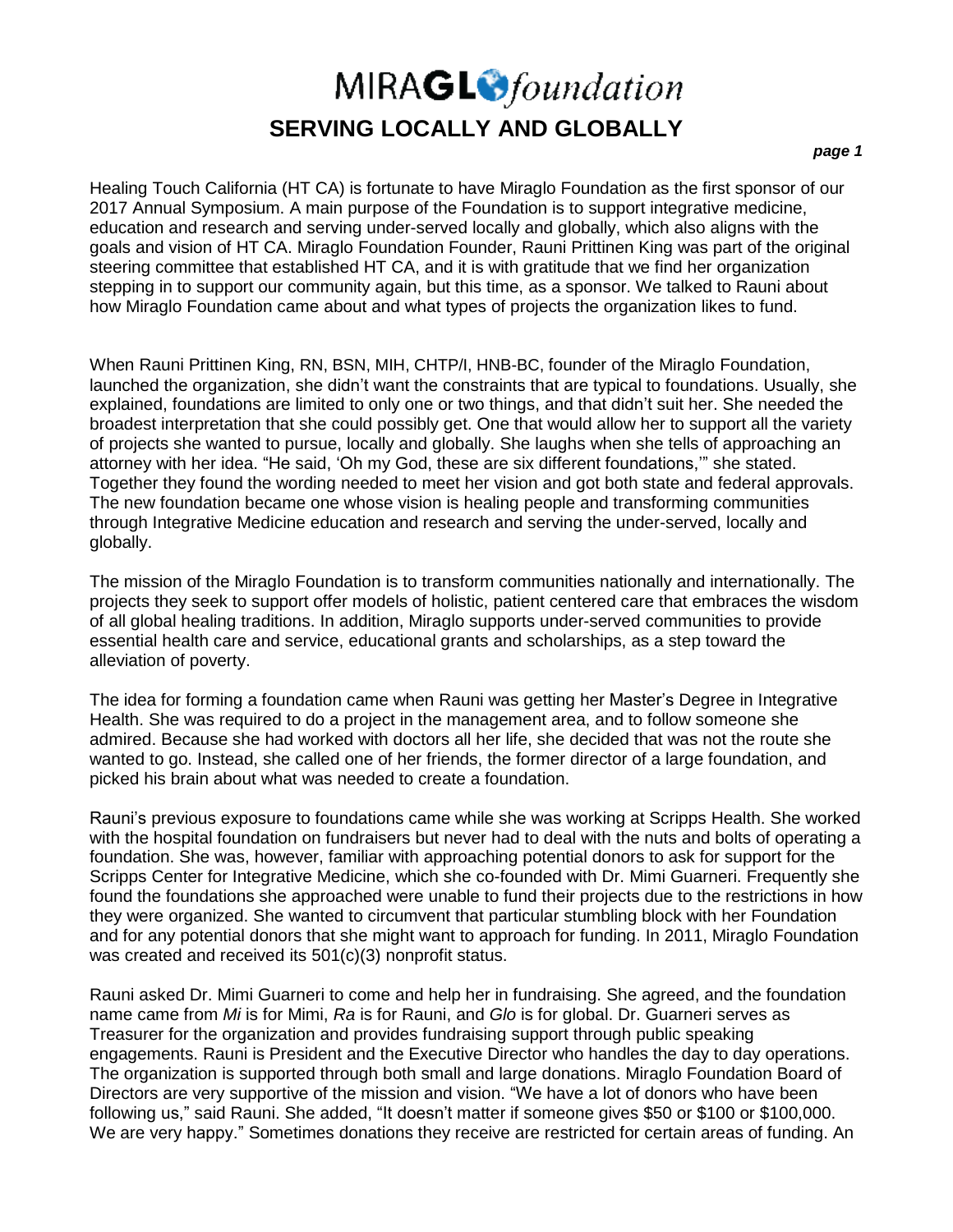### MIRAGL<sup>O</sup>foundation **SERVING LOCALLY AND GLOBALLY**

#### *page 2*

example she gave was a HT student made a donation in honor of her mentor and asked that the donation made be earmarked for HT projects. Miraglo Foundation has an agreement with Healing Beyond Borders to be their 501c3 arm.

The projects that Miraglo Foundation funds are broad and varied. Some of the more recent projects include providing Healing Beyond Borders (HBB) with a grant for their education and research fund. HBB instructors have been going to South Africa to teach Healing Touch. "In the last three years, we have been funding some of the instructors to provide HT training" said Rauni. Miraglo Foundation has provided scholarships for students in India to attend the college of nursing. "A lot of times these young women are the first people in their family that goes to college, and they often end up supporting the whole family," Rauni said, reminding us of the importance of these types of grants.

Currently, Miraglo Foundation raising funds for the Sri Narayani Hospital and Research Centre located in a southern rural area of India. "They don't need so much help with staff there because they have good doctors and nurses," said Rauni, "but they do need equipment." Rauni says Miraglo Foundation is helping the hospital raise funds for expansion. Expansion plans include a cardiac catheterization laboratory and open heart surgery Theater, this is a project Miraglo Foundation has been involved with since its inception, Rauni noted. Miraglo Foundation has named the hospital expansion a priority for 2017.

Other international projects that Miraglo Foundation funded include: providing eye surgery for underserved countries like Mexico and Fiji, rescuing young children that have been victims of human trafficking in Nepal, empowering women to create handmade items so they can become the family bread winners, and providing care and education to children in very low income homes, which enables the parents to work.

Miraglo Foundation has also funded an impressive list of local and national projects. Approved grants range from conferences; scholarships; supporting public schools with homeless populations; bringing joy to children in hospitals, homeless shelters and foster care facilities; to health fairs; workshops; and research.

Miraglo Foundation is also the main supporter of Academy of Integrative Health and Medicine (AIHM), which was created to bring educational events to inter-professional providers. Another area where the Miraglo Foundation has been a big supporter is in energy medicine and biofield sciences. The foundation helped organize the Biofield Science and Healing Conference held in September 2014 at Pacific Pearl La Jolla, California. The conference came about because Rauni and her colleague, Dr. Shamini Jain, wanted to gather together scientists, healthcare providers and energy medicine practitioners to discuss how to mainstream biofield services. Participants in that conference discussed current knowledge of consciousness and healing, and formulated an interdisciplinary, collaborative, strategic plan to advance biofield sciences. The outcome of the meeting was the "White Papers," which were published as Global Advances in Health and Medicine. "It was a special edition published in November 2015," said Rauni. She and Dr. Guarneri wrote one of the papers titled "Challenges and Opportunities Faced by Biofield Practitioners in Global Health and Medicine: A White Paper.".

Rauni sees biofield therapy as the future of medicine. She is proud that Miraglo is bringing awareness to it and says, "A lot of people who would not go in and explore energy medicine or biofield therapies may go to the Miraglo Foundation website and explore what it is about," she said. She is working with Dr. Jain and Dr. Mimi Guarneri to do energy medicine research. "We have such wonderful scientists who can actually do good research in this field," she said. "We just need to get funding."